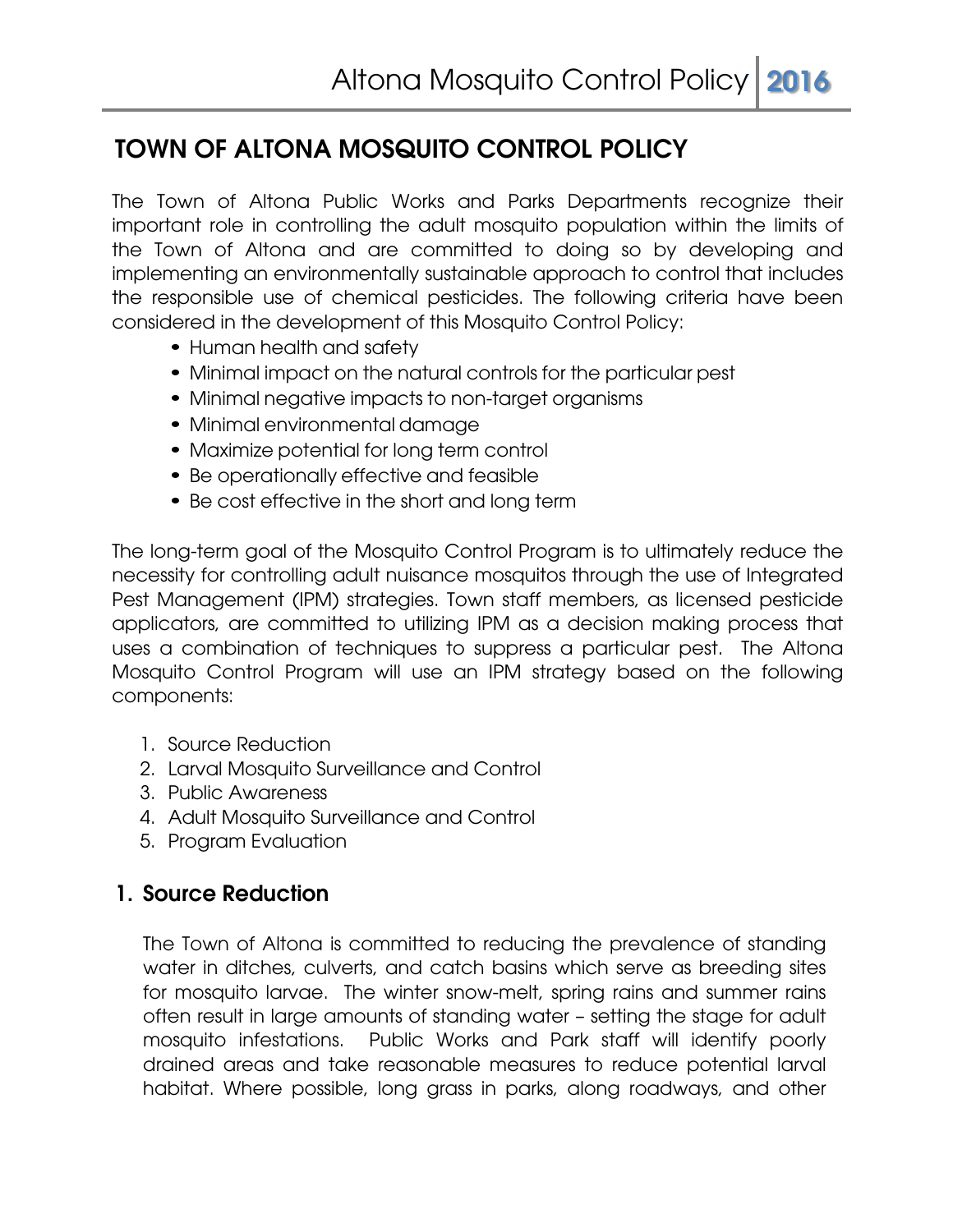public spaces will be mowed to reduce or eliminate the resting places of adult mosquitos.

## **2. Larval Mosquito Surveillance and Control (Larvicide)**

The Public Works staff will control mosquito larvae by monitoring and treating standing water within a perimeter of one km beyond town boundaries. All potential breeding sites within this zone have been identified, categorized, and mapped for the provision of mosquito control. Monitoring will take place beginning in early May and continuing until late August.

The frequency and timing of inspections will vary in each situation, depending on factors such as soil saturation levels, the existence of standing water, previously identified larvae counts, and estimated larvae development levels.

When conditions warrant, identified breeding sites will be visited weekly. Mosquito larvae are then collected in a dip sampler. Standing water will be treated with larvicide if more than 25 mosquito larvae are caught in 10 dips. Staff will document the control measures and monitor program results.

Larviciding is considered the primary means of mosquito control in our community. The Town of Altona will ensure that all employees involved in the larval control program have received training in the correct handling and proper use of larvicide.

The following controlled larvicide product(s) will be used:

 Bacillus thuringiensis israelensis ("Bti"-Trade Names- Vectobac 200 G or Aquabac 200G) are the primary control products used for controlling mosquito larvae in standing water bodies. Vectobac 200 G and Aquabac 200 G are environmentally friendly, acceptable control products, which have no detrimental effects on the environment or to non-target organisms.

### **3. Public Awareness**

Public education tools, such as fact sheets, brochures, media bulletins, news releases will be made available to Town residents. Information and notices will also be posted on the Town's website. Surveillance statistics on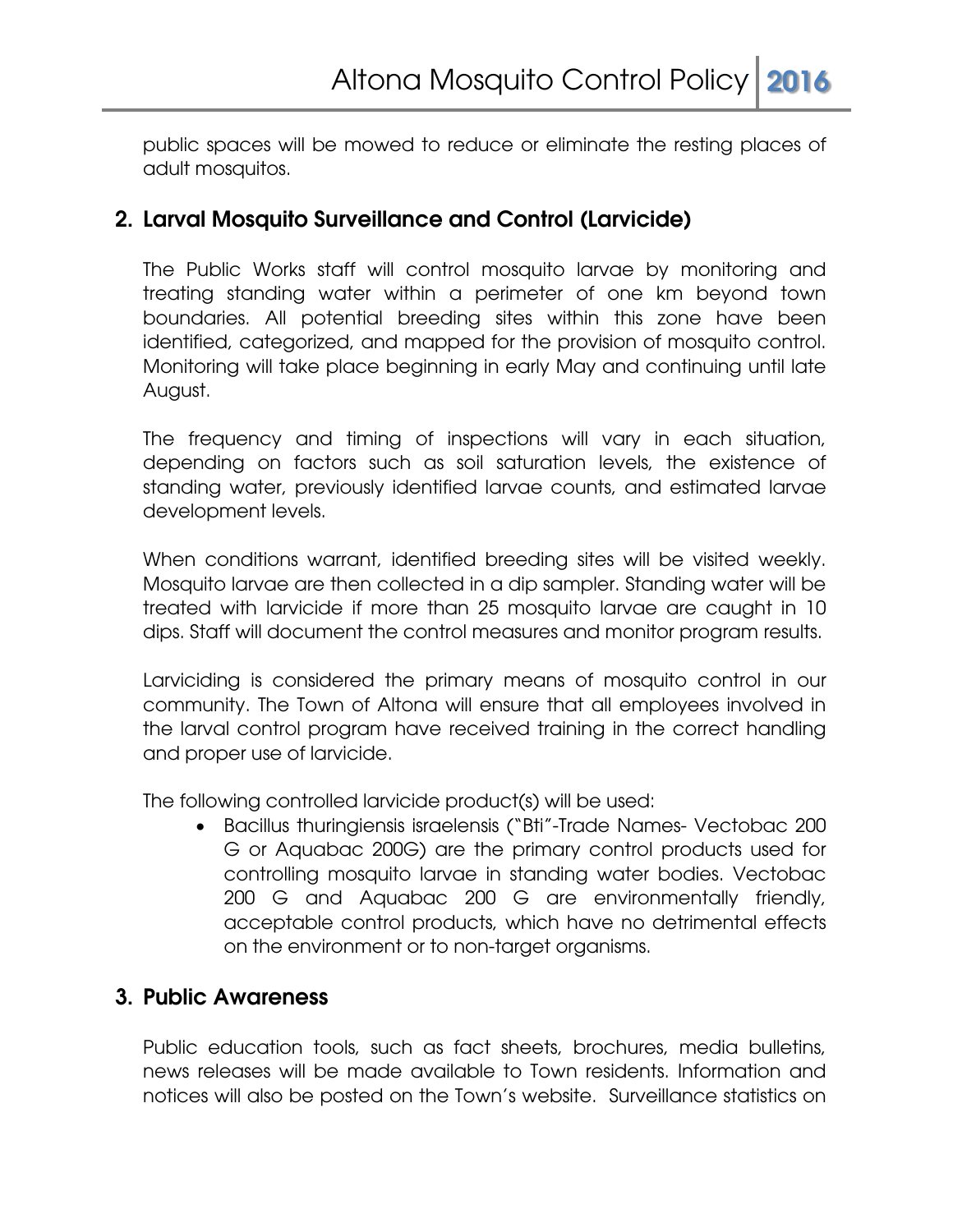West Nile Virus (WNV) and WNV protection tips will be made available to the general public through Manitoba Health. The local media will be used to create public awareness regarding the Mosquito Control Program.

The key messages in the public education and communication strategy will include the following:

#### **Source Reduction:**

The public education and communication campaign will encourage citizens to keep their private property as free as possible of habitats for mosquitoes. Citizens will be advised on how to reduce standing water that may collect in backyards, including pools from over-irrigation, old tires, children's toys, pet bowls, wading pools, stagnant ponds, bird baths, or in flower pots.

#### **Larval Control:**

In residential situations where standing water cannot be eliminated, homeowners will be encouraged to use domestic larvicide available for purchase at local home and garden centers.

#### **Personal Protection:**

The public education and communication campaign will provide information about ways people can protect themselves. Information will be provided to the public on how to reduce their exposure to mosquitoes through the following activities:

•Using an appropriate mosquito repellent

•Reducing the amount of time spent outdoors between dusk and dawn; the peak mosquito hours are around dusk and dawn but Culex tarsalis mosquitoes will also bite during the night, or on cloudy, overcast days

•Wearing loose fitting, light colored, long sleeved tops and long pants when outdoors

• Making sure that door and window screens fit tightly and are free of holes

### **4. Adult Mosquito Surveillance and Control (Adulticide)**

The Town of Altona will coordinate the Adult Mosquito Surveillance and Control Program with the main emphasis directed at maintaining nuisance mosquito populations at a tolerable level throughout the Town. The Town of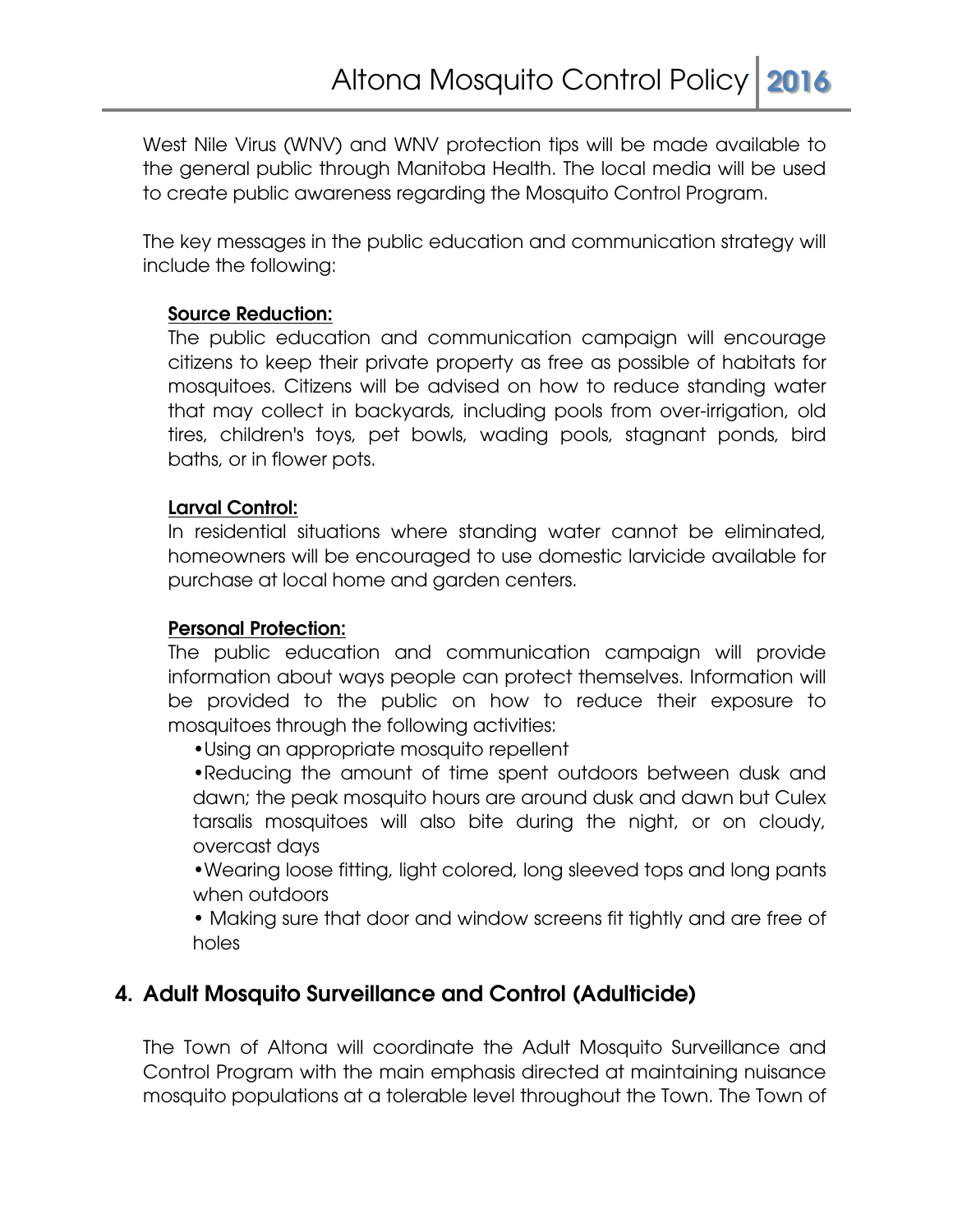Altona has an Ultra Low Volume (ULV) fogger as a tool for the application of Malathion and, as such, recognizes the need for guidelines to initiate or stop an adulticide program. The current pesticides available for Adulticiding are not "target-specific" and predatory and non-threatening insects will be affected by its application. Fogging therefore will be considered the "last line of defense" in the Mosquito Control Program. As a result, the Town of Altona will consider analysis of several factors and conditions before undertaking an adulticide (fogging) program.

In order to track the adult mosquito population, mosquito traps will be established at up to 6 designated sites around the community. Each "New Jersey Light Trap" will be monitored 5 days per week. Adult mosquitoes from each trap will be collected, counted, and females identified. The data from these traps will play a key role in informing the decision to undertake Adulticide control measures.

Bearing in mind the various elements of an IPM based strategy to control mosquitoes; the Town of Altona will utilize an Adulticide Factor Analysis (AFA) system similar to that of larger centers to determine the need to initiate fogging activities. (See Appendix A attached). Fogging activities throughout the Town of Altona will be initiated when the AFA rating is determined to be "High".

**Buffer Zones:** The Town of Altona will compile a list of residents who register their objections to the use of Malathion ULV. Fogging will not occur within 90m of the property boundaries (property line on all sides) of any resident that objects to residential fogging practices.

**Special Events:** The Town of Altona will fog within the boundaries of the Altona Centennial Park and within the boundaries of the Altona Millennium Exhibition Centre property prior to special events such as the Altona Sunflower Festival if the AFA rating is "Medium" or higher and weather conditions permit. Surrounding residents and campground guests will be notified 24 hours in advance of these localized fogging efforts.

**West Nile Virus:** Assistance will be given to Manitoba Health in their efforts to monitor and control the mosquito-borne illness known as West Nile Virus. The culex-tarsalis mosquito species has been identified as the vector for this virus which poses a health threat to humans. The Town of Altona and Manitoba Health are committed to coordinating resources to monitor and provide the required control in an effort to minimize the impact of the West Nile Virus on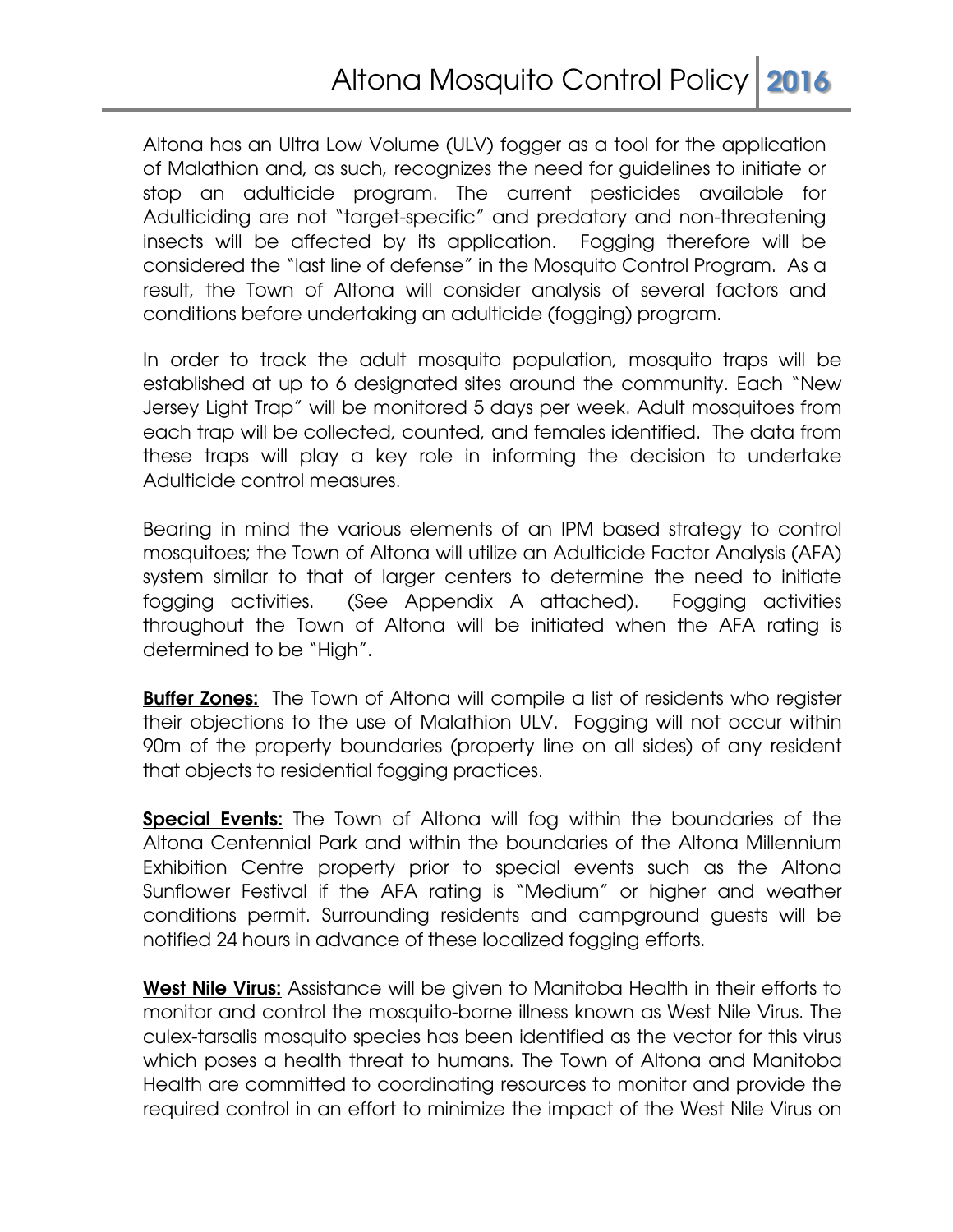the community. An extensive larviciding program is conducted throughout our community. Although our commitment is to maintain larviciding as the primary mechanism for mosquito control, as controls can be maintained using the environmental friendly pesticide (Bacillus thuringiensis), we are prepared to conduct an adulticide program if Manitoba Health declares an emergency situation due to elevated numbers of the mosquito vector infected with this virus.

# **5. Program Evaluation**

Wherever possible, treatment efforts will be recorded and evaluated to determine the results. Larviciding and Adulticiding efforts will be compared with Town trap count data as well as Provincial trap count data to determine the overall efficacy of the Mosquito Control Program. In this way, population trends can be tracked and possibly shared with our Provincial counterparts.